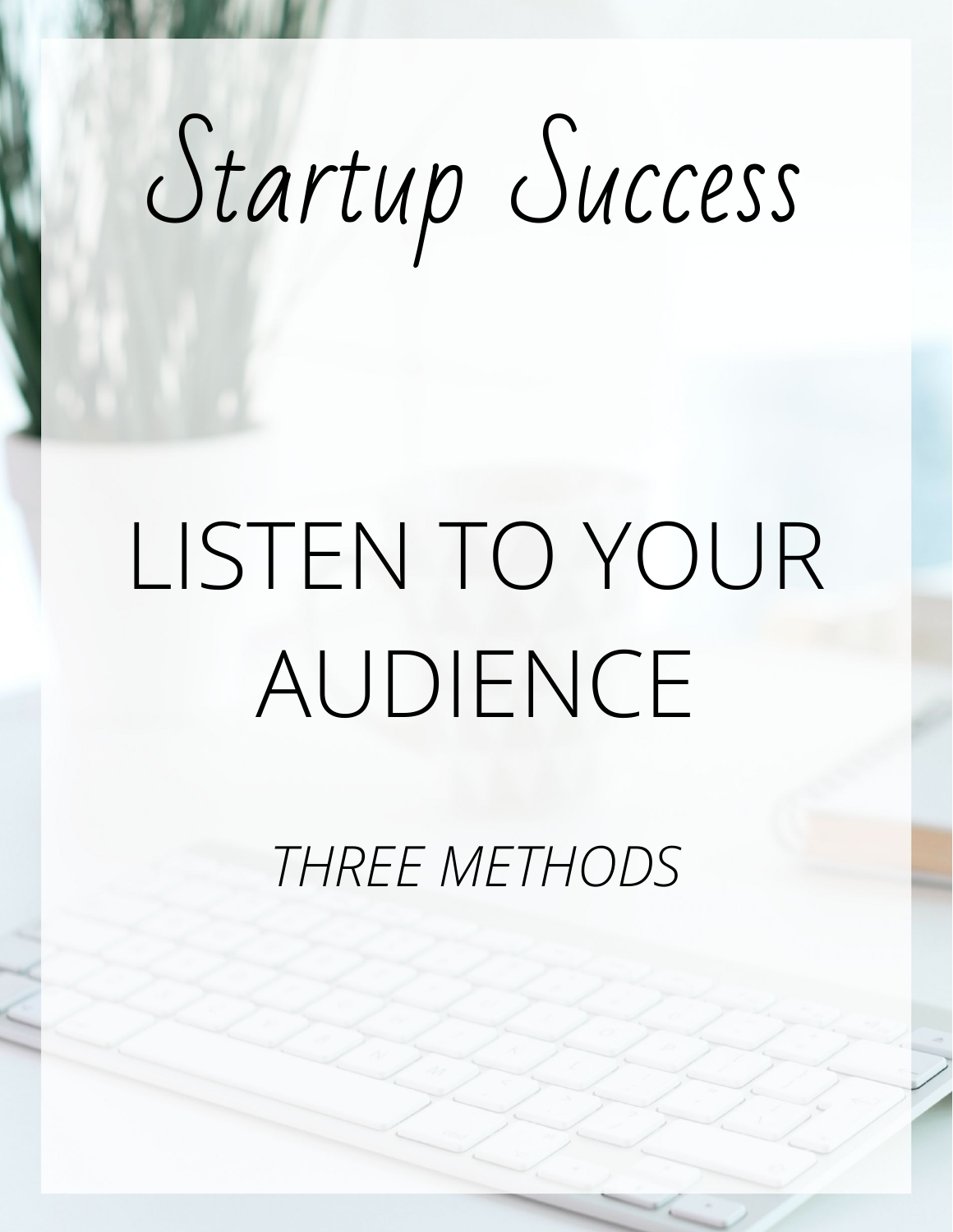Startup Success

#### #1 Answer Their Questions

What are the most common questions your current customers are asking you?

What questions do you regularly receive on your blog or social media posts?

1. The contract of the contract of the contract of the contract of the contract of the contract of the contract of  $2.$ 

What questions do people ask in FB groups or forums that relate to your niche?

 $\overline{2}$ .

 $\sim$ 

 $1.$ 

 $2.$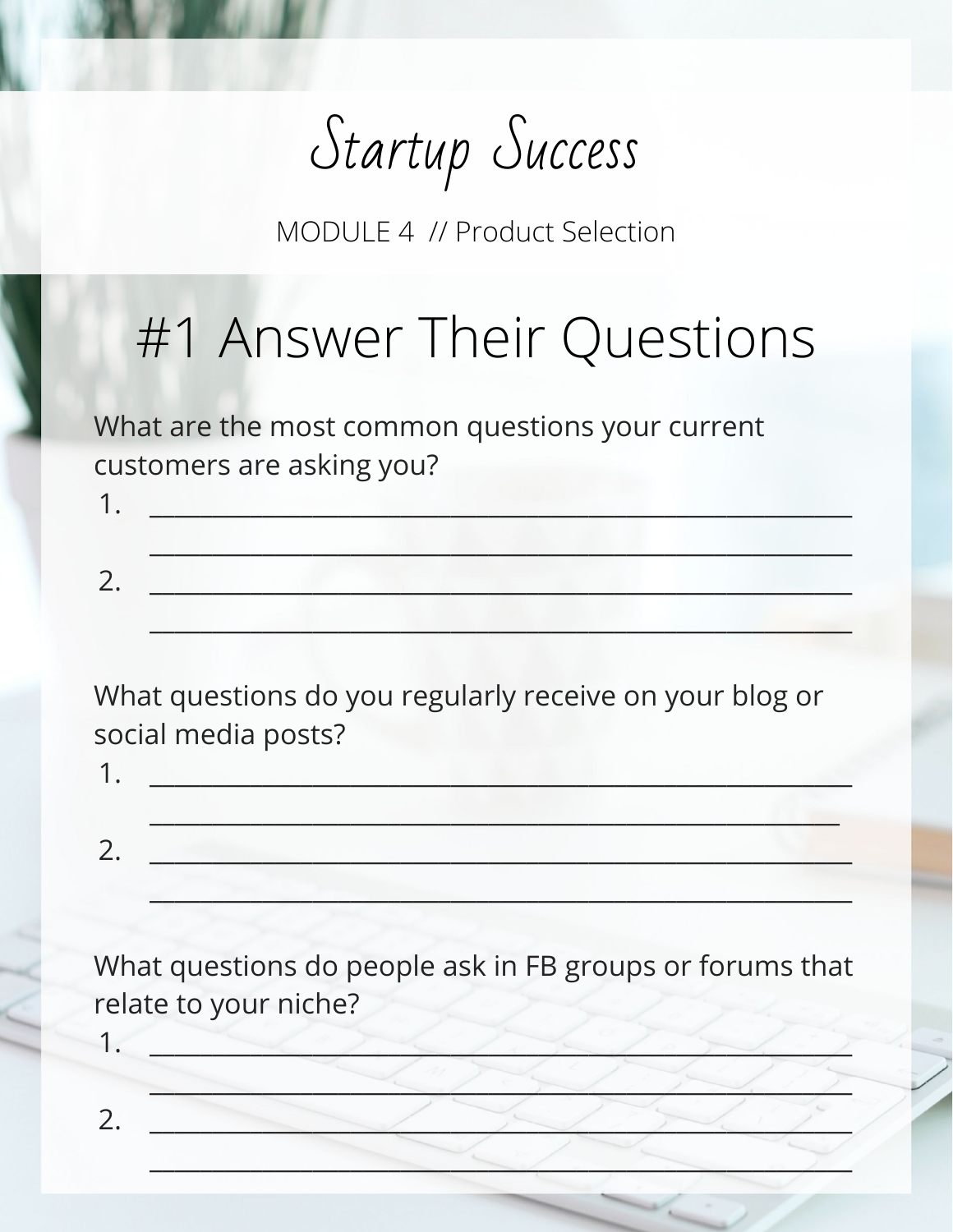Startup Success

### #2 Poll Your Audience

Where to poll your audience:

> Facebook groups > Email list > Youtube community > Instagram > Twitter > Videos

What should you ask?

What are your biggest struggles with \_\_\_\_\_\_\_\_\_\_\_\_\_\_\_\_\_

What's holding you back from \_\_\_\_\_\_\_\_\_\_\_\_\_\_\_\_\_\_\_\_\_\_\_\_

What are your biggest goals for \_\_\_\_\_\_\_\_\_\_\_\_\_\_\_\_\_\_\_\_\_\_

?

Which are you more interested in?

\_\_\_\_\_\_\_\_\_\_\_\_\_\_\_\_\_\_\_\_\_\_\_\_\_\_ or \_\_\_\_\_\_\_\_\_\_\_\_\_\_\_\_\_\_\_\_\_\_\_\_\_\_\_

 $\mathscr{A} \subset \mathscr{A} \subset \mathscr{A} \subset \mathscr{A} \subset \mathscr{A} \subset \mathscr{A}$ 

 $\sim$  . The contract of the contract of the contract of the contract of the contract of  $\sim$  .

\_\_\_\_\_\_\_\_\_\_\_\_\_\_\_\_\_\_\_\_\_\_\_\_\_\_\_\_\_\_\_\_\_\_\_\_\_\_\_\_\_\_\_\_\_\_\_\_\_\_\_\_\_\_\_?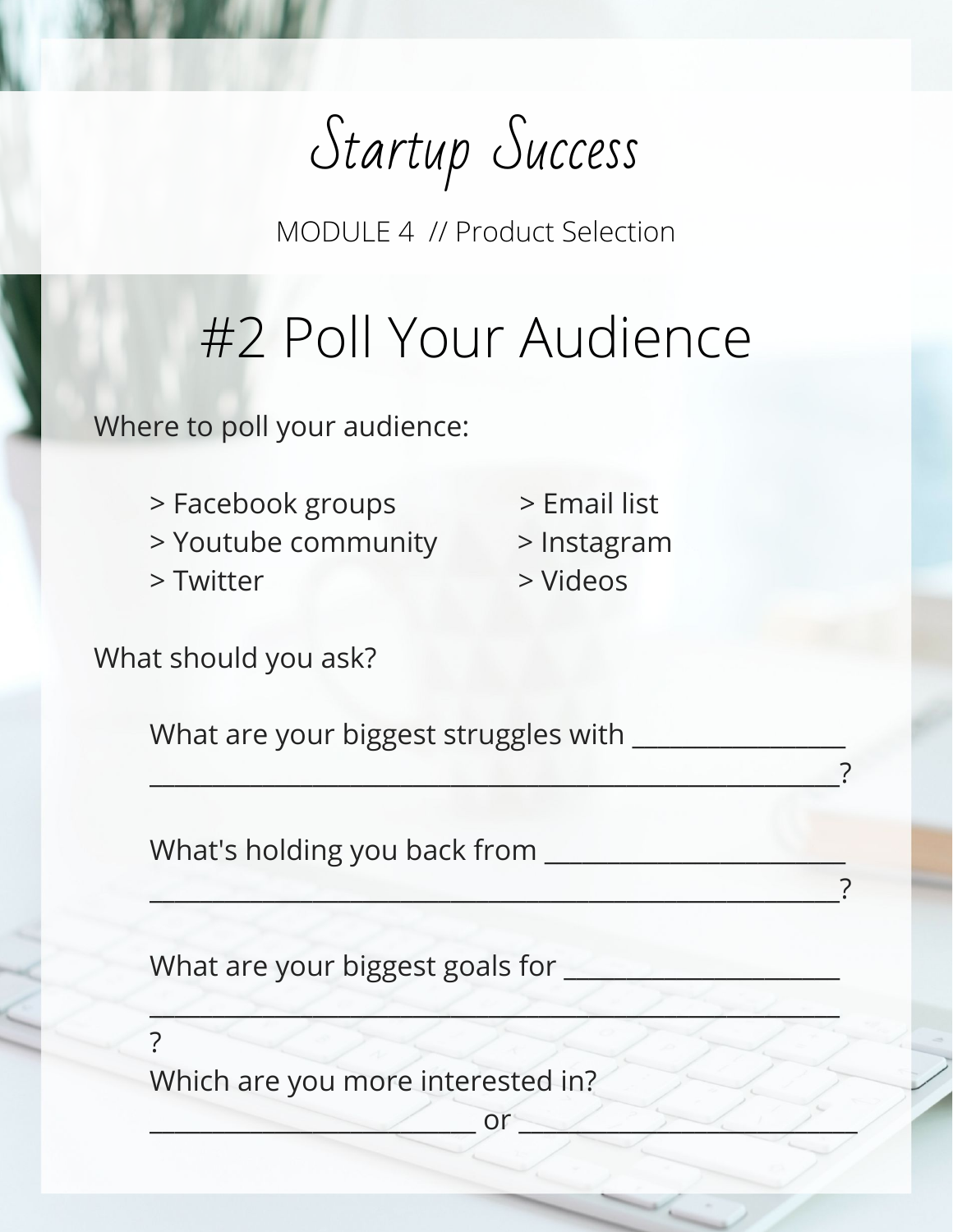Startup Success

#### #2 Poll Your Audience

(continued)

Which is more important to you?

 $\mathsf{or}$   $\blacksquare$ 

Would you rather hire someone to

for you,

or learn how to do it yourself?

If you wanted to \_\_\_\_\_\_\_\_\_\_\_\_\_\_\_\_\_\_\_\_\_\_\_\_\_\_\_\_\_\_\_\_\_\_\_\_\_\_, would you prefer to read a book about it, have someone teach you, or hire someone to do it for you?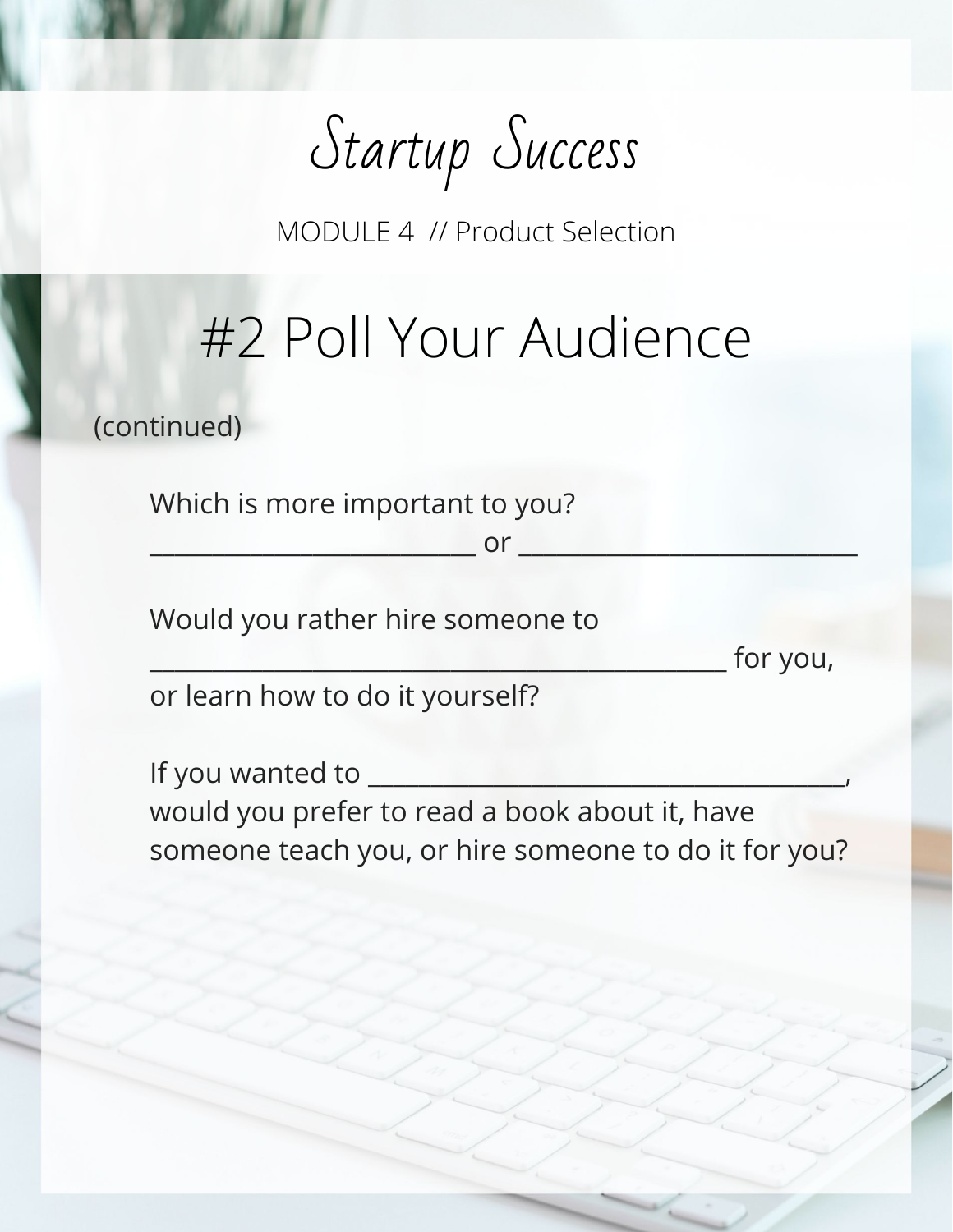Startup Success

### #3 Study Your Statistics

Where does your content reach the most people? (perhaps on your blog or a specific social media platform)

 $\frac{1}{2}$  ,  $\frac{1}{2}$  ,  $\frac{1}{2}$  ,  $\frac{1}{2}$  ,  $\frac{1}{2}$  ,  $\frac{1}{2}$  ,  $\frac{1}{2}$  ,  $\frac{1}{2}$  ,  $\frac{1}{2}$  ,  $\frac{1}{2}$  ,  $\frac{1}{2}$  ,  $\frac{1}{2}$  ,  $\frac{1}{2}$  ,  $\frac{1}{2}$  ,  $\frac{1}{2}$  ,  $\frac{1}{2}$  ,  $\frac{1}{2}$  ,  $\frac{1}{2}$  ,  $\frac{1$ 

Which have been your most popular pieces of content on that platform?

Which pieces of content have received the most positive feedback?

1. \_\_\_\_\_\_\_\_\_\_\_\_\_\_\_\_\_\_\_\_\_\_\_\_\_\_\_\_\_\_\_\_\_\_\_\_\_\_\_\_\_\_\_\_\_\_\_\_\_\_\_\_\_\_\_\_ 2. \_\_\_\_\_\_\_\_\_\_\_\_\_\_\_\_\_\_\_\_\_\_\_\_\_\_\_\_\_\_\_\_\_\_\_\_\_\_\_\_\_\_\_\_\_\_\_\_\_\_\_\_\_\_\_\_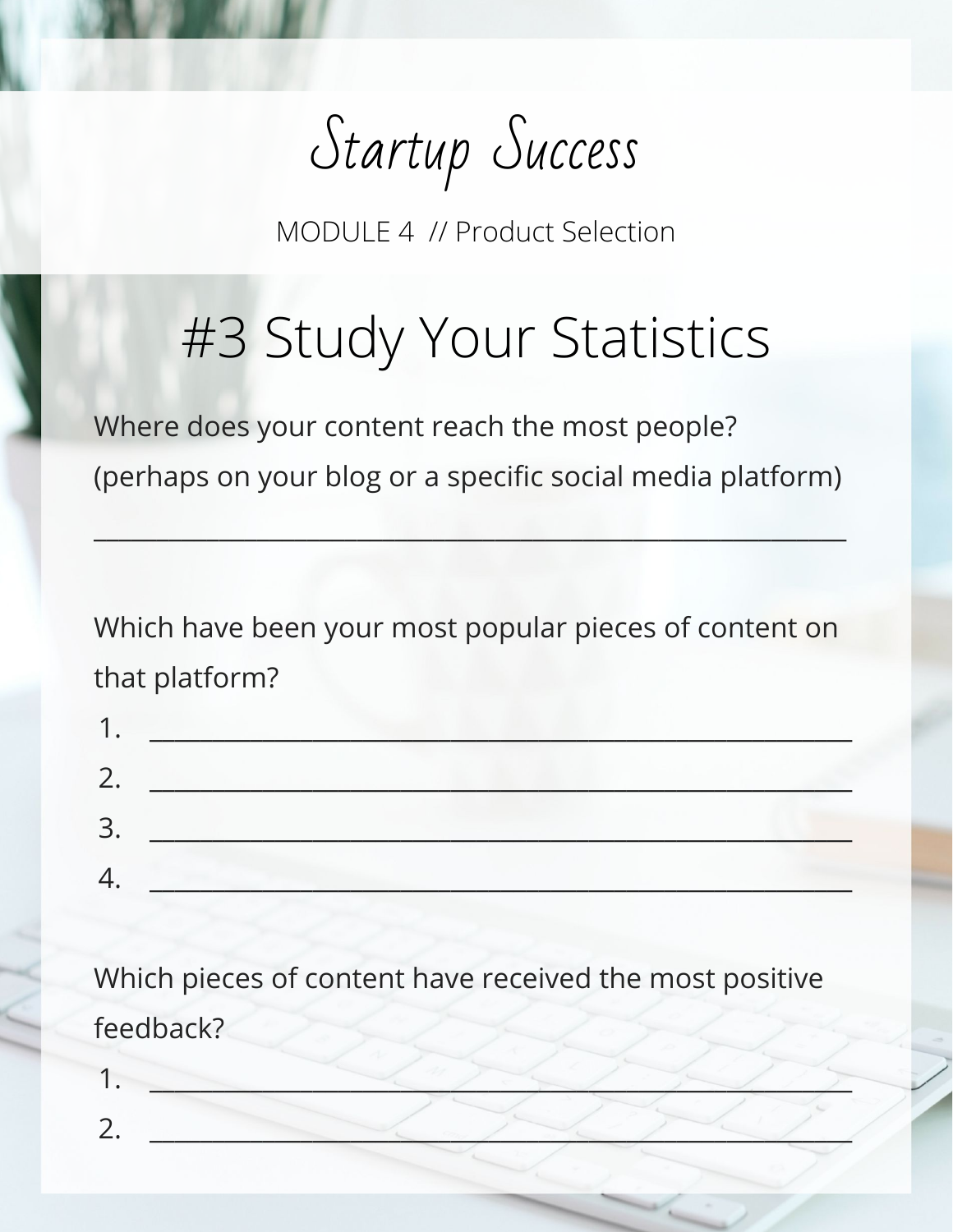Startup Success

#### #3 Study Your Statistics

(continued)

What end results likely motivated your audience's interest in these pieces of content?

Who are your biggest competitors online?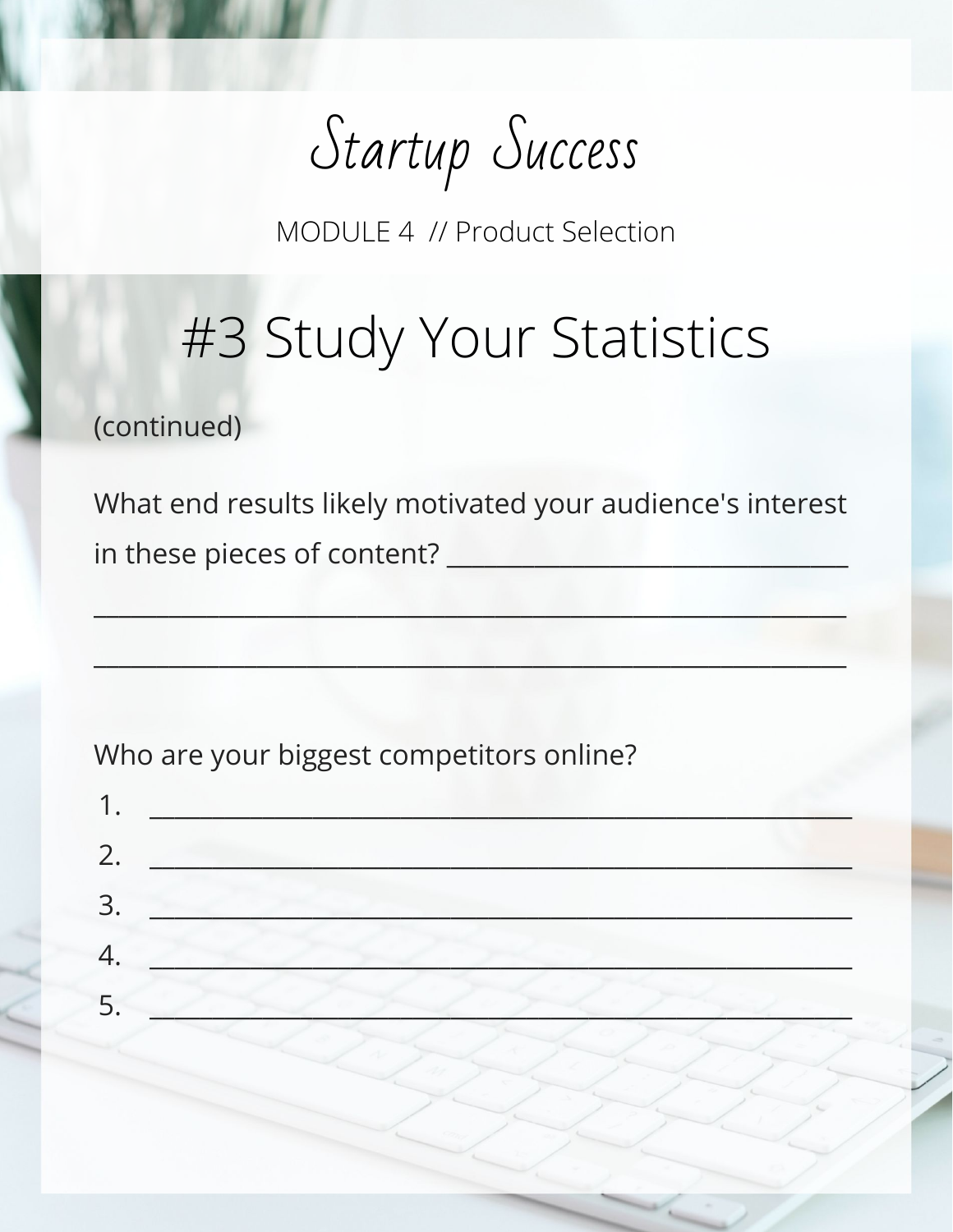Startup Success

#### #3 Study Your Statistics

(continued)

Which are their most popular pieces of content?

| 1.  |    |
|-----|----|
| 2.  |    |
|     | 3. |
|     | 4. |
|     | 5. |
|     | 6. |
| 7.  |    |
| 8.  |    |
| 9.  |    |
| 10. |    |
|     |    |
|     |    |